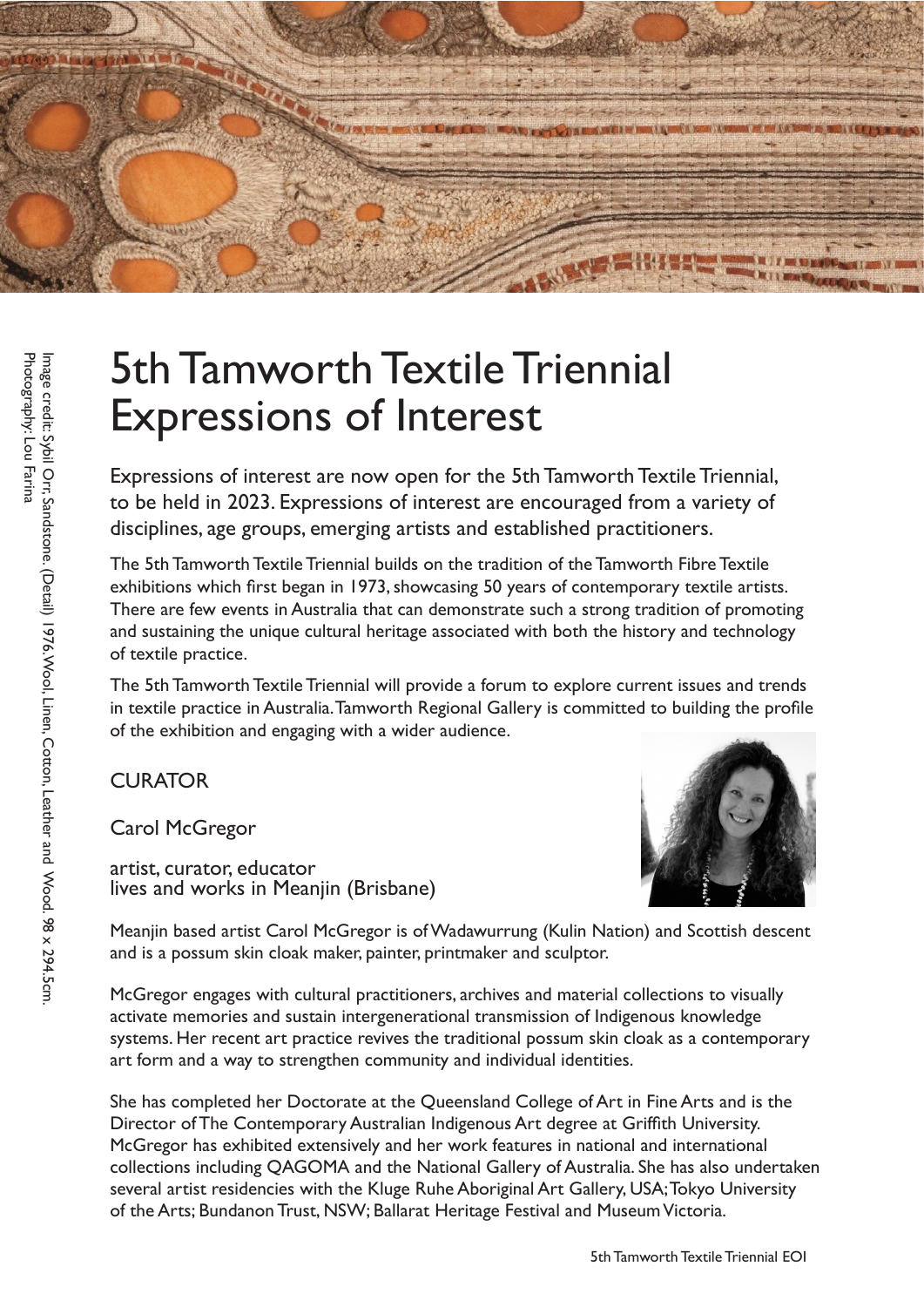

## 5th Tamworth Textile Triennial Expressions of Interest

SELECTION PROCESS: The selection process will be in three stages:

**Stage One** | 15 May 2022 – 5 July 2022

A panel will be convened in July 2022 to make an initial selection of artists. The factors they will consider will include:

- $\Box$  Artistic expression- works that reflect a diversity of cultural ideas
- $\Box$  Collaboration- works that extend practice through an engagement with innovation and technology
- $\Box$  Creative Process- works that question convention through process and technique
- $\Box$  Communication- through playful enquiry, works that employ a rich visual language through narrative and image
- $\Box$  Materiality- works that demonstrate sensitivity to the innate and unique qualities that textiles offer: tactility, structure, surface, colour, attention to detail, pattern, a rich history
- $\Box$  Interrelated- works that move between disciplines, traditions and contemporary.

### **Stage Two** | July 2022

Artists selected in Stage One will be invited to submit a detailed proposal in response to a theme to be determined by the curator. The curator will also arrange a suitable time to visit with artists in their studio.

### **Stage Three** | August 2022

Artists selected for the 5th Tamworth Textile Triennial will be advised in August 2022.

### SHORTLISTING PROCESS for the 5th TEXTILE TRIENNIAL

If shortlisted, applicants will be contacted by the gallery, and curator Carol Mc Gregor will arrange a visit to their studio to discuss their practice and concept for the 5th Textile Triennial.

The 5th Textile Triennial selection panel will then select the final artists for inclusion in the triennial. The artist selected for the exhibition will participate in an online workshop, with curator and gallery staff. This is opportunity to connect with Gomeroi country, the Tamworth Textile Collection, the Tamworth Regional Gallery, our community and each other before they commence their 12 month art making for the exhibition.

Artists will receive a fee for their participation in the 5th Textile Triennial, per diem & travel expenses.